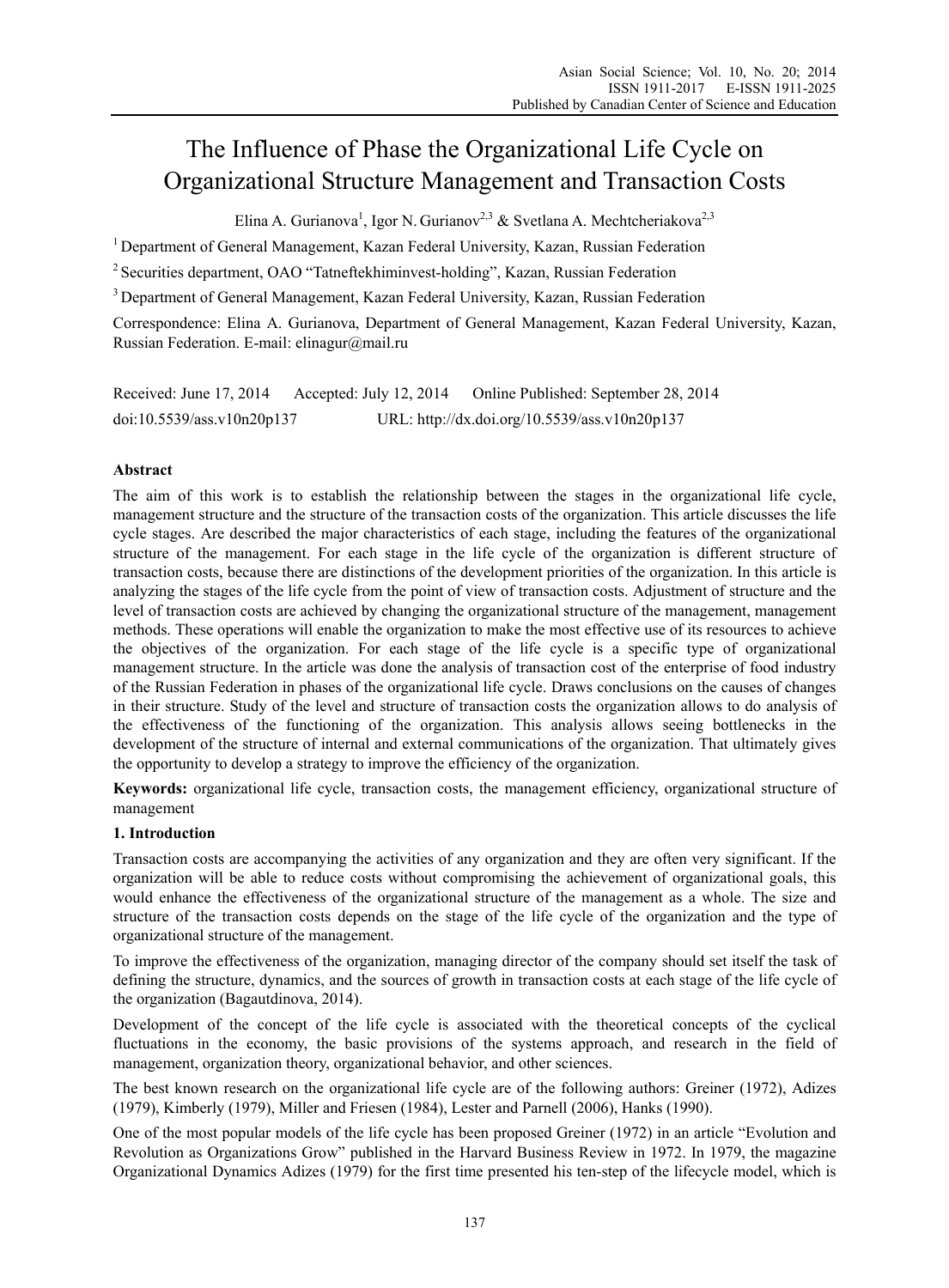# still relevant today.

From the 80 years of the 20 century, an interest is growing to the practical application of the concept of life-cycle management of the organization. Works Cameron and Whetton (1981), Miller and Friesen (1984), Mintzberg (1984), Hanks (1990), Drazin and Kazanjian (1990), Gupta and Chin (1994), Serrasqueiro and Ferrera (2003), Petrauskiene and Pundziene (2004), Lester and Parnell (2008), Zhipeng (2006) are devoted on empirical research life cycle and identify the quantitative and qualitative characteristics of the stages of development of the organization.

However, these works do not consider life-cycle stages of the organization in terms of the impact on transaction costs. In this article the authors are using the developed by them method (Gurianova, 2013) of the analysis of the organizational life cycle from the perspective of transaction costs and the characteristics of the organizational structure of the management. Features of the proposed method are demonstrated on the example of the food industry of the Russian Federation.

# **2. Methodology**

Without an analysis of transaction costs, it is impossible to understand how the elements of the organizational structure of the company were interacted and how to localize the problem. The size of the transaction costs depends on: the type of organizational structure, the list of offered to market products and services, the suppliers of raw materials. Transaction cost analysis from the perspective of organizational life cycle necessary to the head of the Organization to concentrate on solving the problems that are defined to current stage of development of the organization.

The used economic model considers the transaction costs are treated as value, i.e. the value of the resources spent on the transaction. It follows that the costs can be found the cash equivalent.

For ease of identification and analysis we have to do classification of transaction costs. Within the used economic model we have to divide external transaction costs and internal transaction costs.

To the external transaction costs of the organization is belonging: the cost of search and processing of external information; the costs of negotiating and concluding contracts; the costs to avoid opportunistic behavior.

To the internal transaction costs of the organization is belonging: the cost of collection, storage, and analysis of internal information (Fakhrutdinova, 2014); the costs of coordination; control costs (including the costs to avoid opportunistic behaviors in the internal environment of the organization).

# *2.1 The Stages of Organizational Life Cycle*

This article examines five phases of organizational life cycle: stage of introduction, stage of growth, stage of maturity, stage of saturation, stage of recession.

# 2.1.1 Stage of Introduction

During Stage of introduction, the founders of the organization identify unsatisfied consumer needs or social needs. The organization is in a formation stage. The founders are formed the organizational life cycle. Goals still are the indistinct. The organization, having a high creative potential, is focused on survival. At this stage, the mission of the organization is forming. At this point the organization needs regular inflow of cash.

Management of the organization is carried out the founders of the organization and his starting original team. Prescriptive method guide management is often used, which requires quick and careful monitoring (Hajrullina, 2014). For those who during this period, the works in the organization, is characterized by high cohesion and interaction. At this stage there is no strict responsibilities assigned to each employee.

The company only responds to the opportunities provided by the external environment, it cannot foresee them. The company operates through trial and error.

# 2.1.2 Stage of Growth

At the stage of growth are stabilizing cash flows and the activities of the organization. The task of this period-quick success. All the work is done is often stretched to the limit in order not to lose the tempo increasing success. The energy and resources of the organization are focused on the fight with competitors (Hajrullina, 2014).

During this period, the growth chart is generally not stable, for it sharp jumps are characteristic. Such economic processes are adjusted: planning, developing budgeting and forecasting (Kirshin, 2008).

The main goal at this stage is to gain market share and improve the quality of activities. For growth acceleration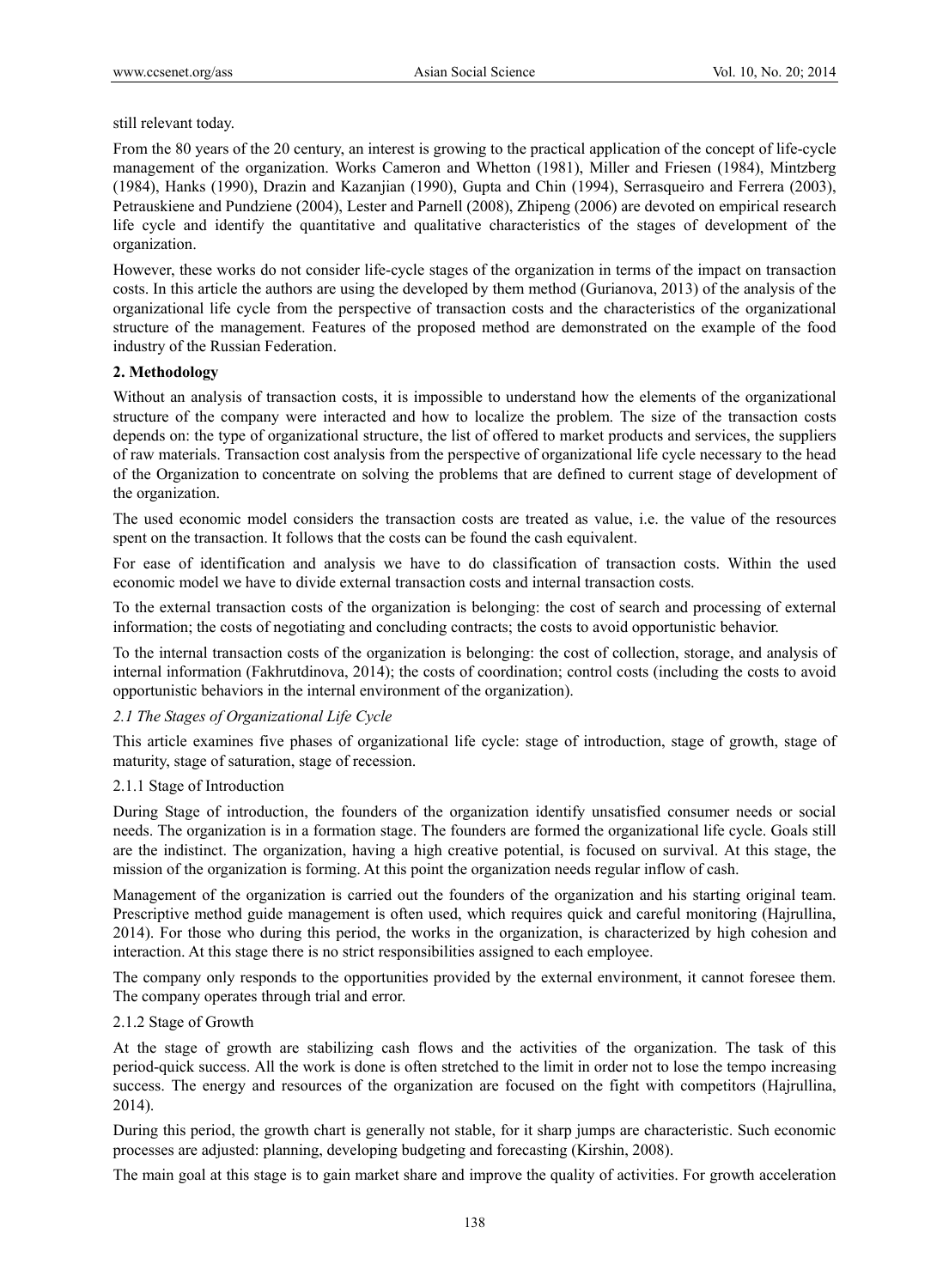organization is hiring of new specialists, owing to that are taking place conflicts with old employees. The founders are now performing the role of line managers, not entrepreneurs, conducting systematic planning, coordination, management and monitoring.

# 2.1.3 Stage of Maturity

The distinctive signs of stage of maturity-expansion and diversification. Structural units are formed, the results of which activity are measured by the profit. The main features of the organization at the stage of maturity: the availability of official duties, job descriptions, the organizational structure, planning and developed plans, result orientation.

At this stage the Organization has the goal of balanced growth (Sarkin, 2014). The structure, coordination, stability and control should be as important as innovation, improvement of all elements of the Organization and decentralization. Control method used in the organization-centralized. At this stage, a great importance is given to the management of new products, markets and technology, and the qualification skills of administrative personnel.

At this point, begin to show a trend of bureaucracy, the struggle for power, the desire to succeed at any cost.

#### 2.1.4 Stage of Saturation

Stage of saturation is the beginning stage of aging in the organization life cycle. The company still strong, but begins to lose flexibility. Despite the fact that income level is acceptable, the rate of growth is slowing. The organization can deviate from their original purposes under the influence of external pressures. There is a loss of the spirit of work, innovation, and has not encouraged changes that led to the explosion.

Research resources are declining in favor of spending on development. Marketing research budgets are reduced to increase the profitability of the company (Validova, 2014). Financiers are starting to play a more important role than people who are engaged in the marketing or research and development. Return of investment becomes the dominant indicator of execution plans.

#### 2.1.5 Stage of Recession

During stage of the recession, the company does not create the necessary resources of self-preservation. For the stage of recession is characteristic: red tape, not always proved strategy, planning method of extrapolation, cumbersome control system, closed to new ideas, ineffective system of motivation.

The organizational model is the bureaucratic organization, composed of many units with low functional orientation. At this stage there is no focus on the result, no inclination to change, but there is a strict system of rules, regulations and procedures.

The organization is beginning to disintegrate. She is forced to accept the rigid system or upgrade, or cease to exist as an independent structure, being absorbed by another, stronger organization. However, the organization is able to be reborn. It can make a new team of managers responsible for the implementation of the programme of internal restructuring and institutional development. Here again begins the struggle for its survival.

# *2.2 Development of the Organizational Structure of the Management on the Stages of the Life Cycle*

The life cycle phases greatly influence the type of organizational structure of the management. On the stage of introduction phase organizational structure has not yet formalized, at this stage, only the foundations of the future organizational structure. At this point, the organization must respond quickly to opportunities that for it provides the external environment. Therefore at this stage, the best would be a centralized management structure.

At the stage of growth the formalization of organizational structure also is low, because the structure is still in the stage of formation. The organization should remain flexible in order to conquer the market and maintain speed of increasing progress.

Stage of maturity phase is characterized by a fully formed management structure with formalized duties, the provisions of departments. At this point, many companies are busy diversification of business that generates to decentralization and use divisional organizational structure.

At the stage of saturation and recession the formalization of the structure reaches its peak. At the stage of maturity structure has the necessary degree of formalization. At the stage of saturation formalization becomes superfluous. Excessive formalization disturbs the development of organization as a result of superfluous rigidity of standards. Stringent standards hinder the implementation of changes in the activities of the organization. In the phase of the saturation the company could afford to maintain decentralized management structure, but in the stage of recession already not, because under question is the very survival of the organization.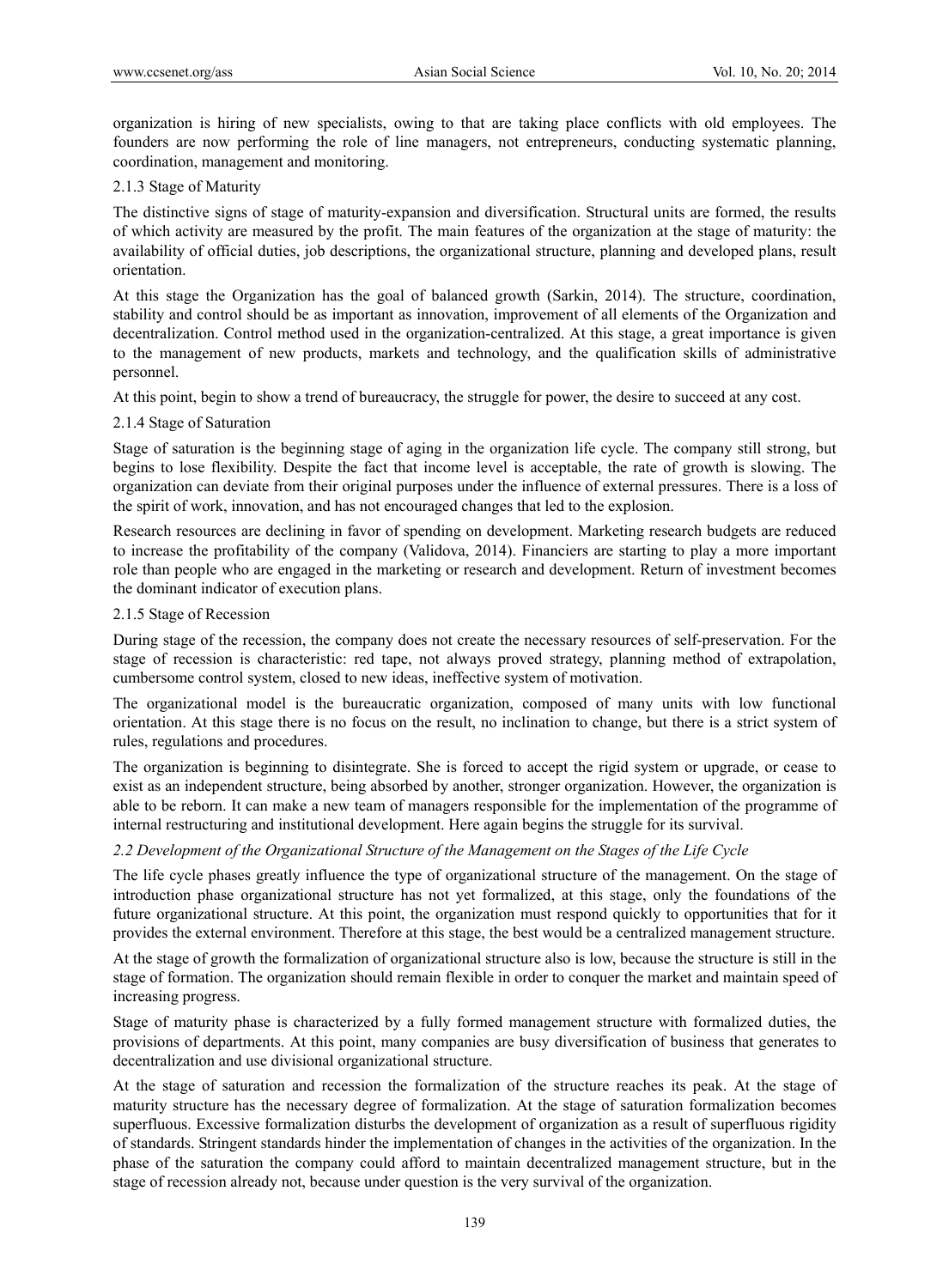During stage of recession of the organizational model is the bureaucratic organization composed of many units with low functional orientation. At this stage there is no focus on the result, no inclination to change, but there is a strict system of rules, regulations and procedures.

If the organization is want to survive, it must quickly respond to external conditions quickly and clearly to make management decisions. This calls for centralizing structure.

The following table shows the optimal organizational structure types for the corresponding stage of the life cycle of the organization.

Table 1. Guidelines for choosing the type of organizational management structure depending on the stage of the life cycle of the organization

|                                              | Type of structure            |                      |                                  |                     |  |
|----------------------------------------------|------------------------------|----------------------|----------------------------------|---------------------|--|
| in the organizational life<br>Stage<br>cycle | The degree of centralization |                      | According<br>to<br>formalization | of<br>the<br>degree |  |
|                                              | Centralized                  | The<br>decentralizes | <b>Bureaucratic</b>              | Organic             |  |
| Stage of introduction                        | $^{+}$                       |                      |                                  | $^{+}$              |  |
| Stage of growth                              | $^+$                         |                      |                                  | $^{+}$              |  |
| Stage of maturity                            |                              | $^{+}$               | $^+$                             |                     |  |
| Stage of saturation                          |                              | $^+$                 | $^+$                             |                     |  |
| Stage of recession                           |                              |                      |                                  | $^{+}$              |  |

## **3. Results**

Dependences between the transaction costs for the enterprises of the food-processing industry of the Russian Federation for the different stages of the organizational life cycle were built. Results of the analysis are presented in Figure 1.



Figure 1. The structure of the transaction costs of food industry of the Russian Federation for the life cycle phases

According to drawing it is possible to draw the following conclusions. Search costs and information processing have a maximum size on Stage of introduction. It is caused by that at this stage; the organization is still only goes to the market. At that stage the organization is in the process of collecting information about the environment in which it will work and search for contractors. Late these costs tend to decrease, because the external environment is already well known.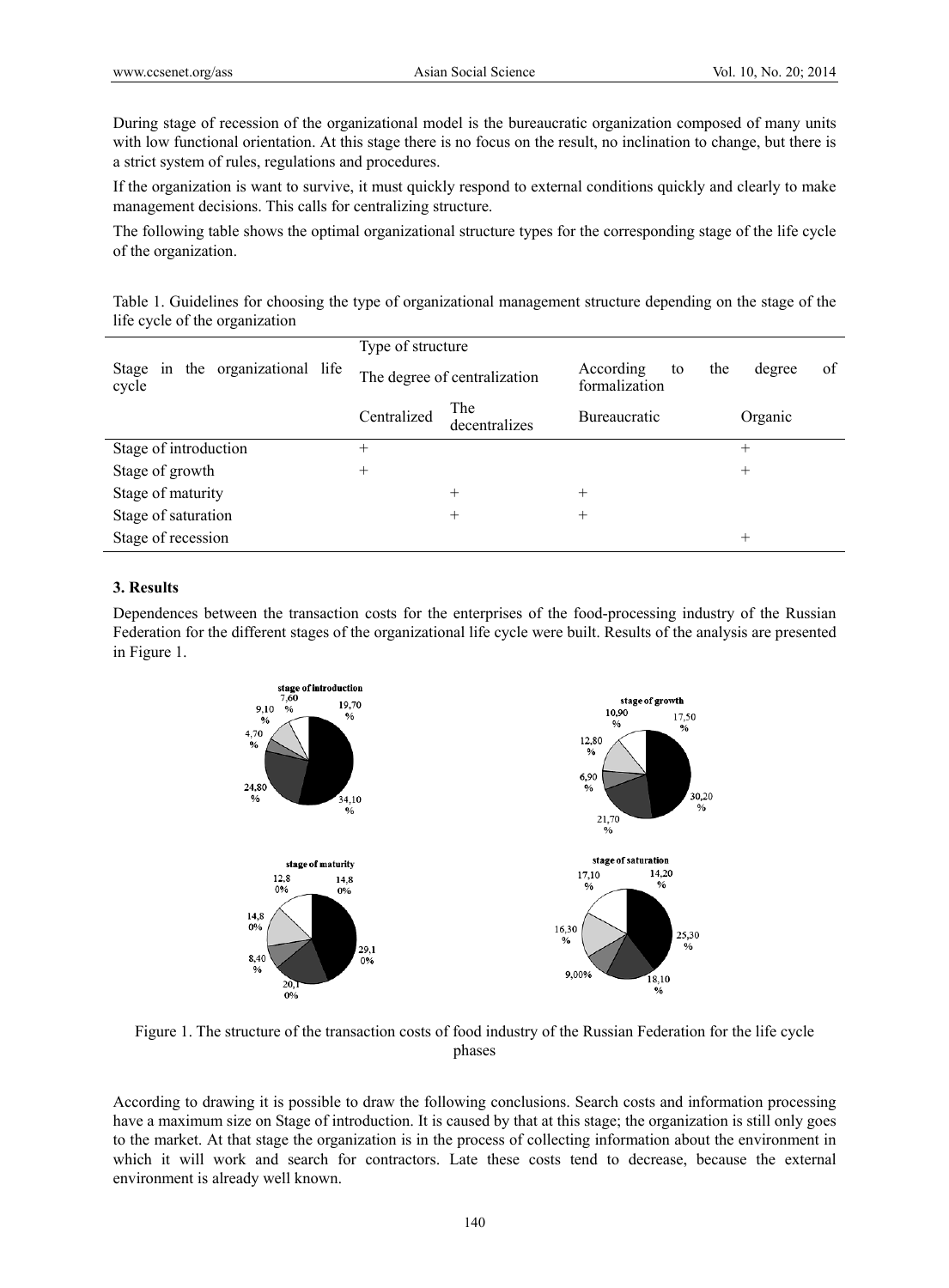The costs of negotiating and contracting are also observed in the initial stages of development, because these stages are only beginning to linkages with suppliers and intermediaries and active consist contracts. At the following stages these expenses decrease a little as at these stages generally work is conducted with constant suppliers and clients. New communications occupy a smaller share in total of contractors.

The high level of costs to avoid opportunistic behaviors in the early stages organizational life cycle can be explained by the difficulty of monitoring the conduct of parties to contract. The organization is begin to work at the market in the initial stages of it organizational life cycle. For this reason it has not yet formed reliable connection with the permanent contractors. This leads to an increased risk losses from opportunistic behavior, as well as an increase in expenses for its prevention. This is because the high cost of forcing the other side to implement the terms of the contract. In the future, the company will work with both new and permanent contractors. This will result in some reduction of transaction costs.

Costs of collection, storage, and analysis of internal information on the enterprises of the food industry in general are not very large. This is because; this is usually small and medium-sized organizations. Large enterprises of food industry a bit. In large organizations, the costs of data collection, storage and analysis of internal organization will be slightly higher, but they still will not be too large. These costs are rising as they mature and aging. This is caused by the increase in the size of organization, the complexity of its structures, the accumulation the amount of data of internal information.

Costs of coordination also are raising in process the transition from one stage of the organizational life cycle to another. The reason for this is increase the complexity of the organizational structure of the management in the course of its growth of the organization and it's aging.

Cost control is growing up in the process of maturation of organization. It occurs, firstly, because takes place complexity growth of organizational structure of management. Secondly, increased costs of control are, because these costs include the costs of internal opportunistic behavior more. This is caused by the increasing bureaucratization of the organizational structure of the management at this stage. Bureaucratization of structure as a result brings cheat from staff, laze, and influence the higher management to achieve personal interests.

# **4. Discussion**

Stages of organizational life cycle are closely connected with the features of the organizational structure of the management, as well as the nature and size of transaction costs. In process moving from one life cycle stage to another changes the strategic goals of the organization. This influences the type of organizational structure of the management. This is because the organizational structure of the management is to ensure the realization of the strategic goals of the organization. For this reason, there is a need to change the structure when you change the strategy of the organization.

Changing the organizational structure of the management changes the internal communications in organization and methods of work of the firm. This is reflected on the size of the transaction costs of the organization. For this reason, you need to analyze transaction costs at various stages of the organizational life cycle. This allows the leader to focus on problems and tasks, having relevance on the current stage in the life cycle of the organization

# **5. Conclusion**

At various stages of the organizational life cycle have different characteristics.

Analysis of the level of transaction costs the organization allows to draw conclusions about the effectiveness of the functioning of the organization. Analysis of the structure of the transaction cost helps determine the bottlenecks in building the organizational structure of the management. To improve organizational efficiency, it is necessary to identify and eliminate unprofitable transactions. As a result of these activities is adjusted the organizational structure and management practices.

#### **References**

- Adizes, I. (1979). Organizational Passages. Diagnosing and Treating Lifecycle Problems of Organization. *Organizational Dynamics, 8*(1), 3-25. http://dx.doi.org/10.1016/0090-2616(79)90001-9
- Bagautdinova, N., Kumpilova, A., Boganchikova, I., & Shakhnina, I. (2014). Peculiarities of Public Administration of Development of Small Business in Modern Conditions. *Mediterranean Journal of Social Sciences, 5*(12), 87-92.
- Bagautdinova, N., Nayda, A., Hayrullin, B., & Arzhantseva, N. (2014). Behaviour of Households on Financial Investments Market. *Mediterranean Journal of Social Sciences, 5*(12), 103-106.